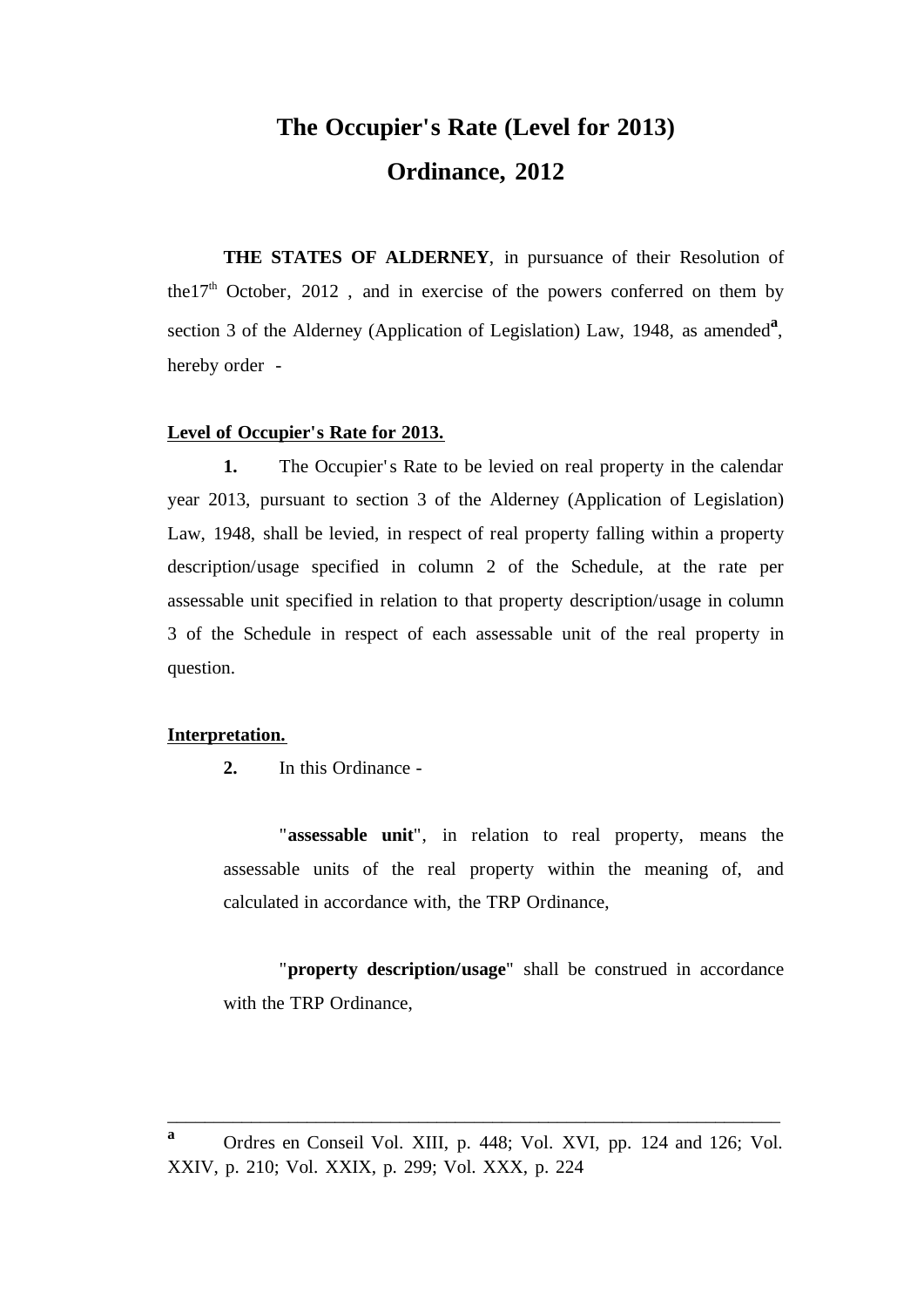"**property reference**", in column 1 of the Schedule, shall be construed in accordance with the TRP Ordinance,

"**the TRP Ordinance**" means the Taxation of Real Property (Guernsey and Alderney) Ordinance 2007**<sup>b</sup>** .

(2) The Interpretation (Guernsey) Law, 1948**<sup>c</sup>** applies to the interpretation of this Ordinance.

(3) Any reference in this Ordinance to an enactment is a reference thereto as from time to time amended, re-enacted (with or without modification), extended or applied.

#### **Citation.**

**3.** This Ordinance may be cited as the Occupier's Rate (Level for 2013) Ordinance, 2012.

### **Commencement.**

**4**. This Ordinance shall come into force on the 1<sup>st</sup> January, 2013.

\_\_\_\_\_\_\_\_\_\_\_\_\_\_\_\_\_\_\_\_\_\_\_\_\_\_\_\_\_\_\_\_\_\_\_\_\_\_\_\_\_\_\_\_\_\_\_\_\_\_\_\_\_\_\_\_\_\_\_\_\_\_\_\_\_\_

**b** Receuil d' Ordonnances Tome XXXII, p. 504; Guernsey Ordinance No. LIII of 2010; Taxation of Real Property (Guernsey and Alderney) (Amendment) Ordinance, 2011

**<sup>c</sup>** Ordres en Conseil Vol. XIII, p. 355.